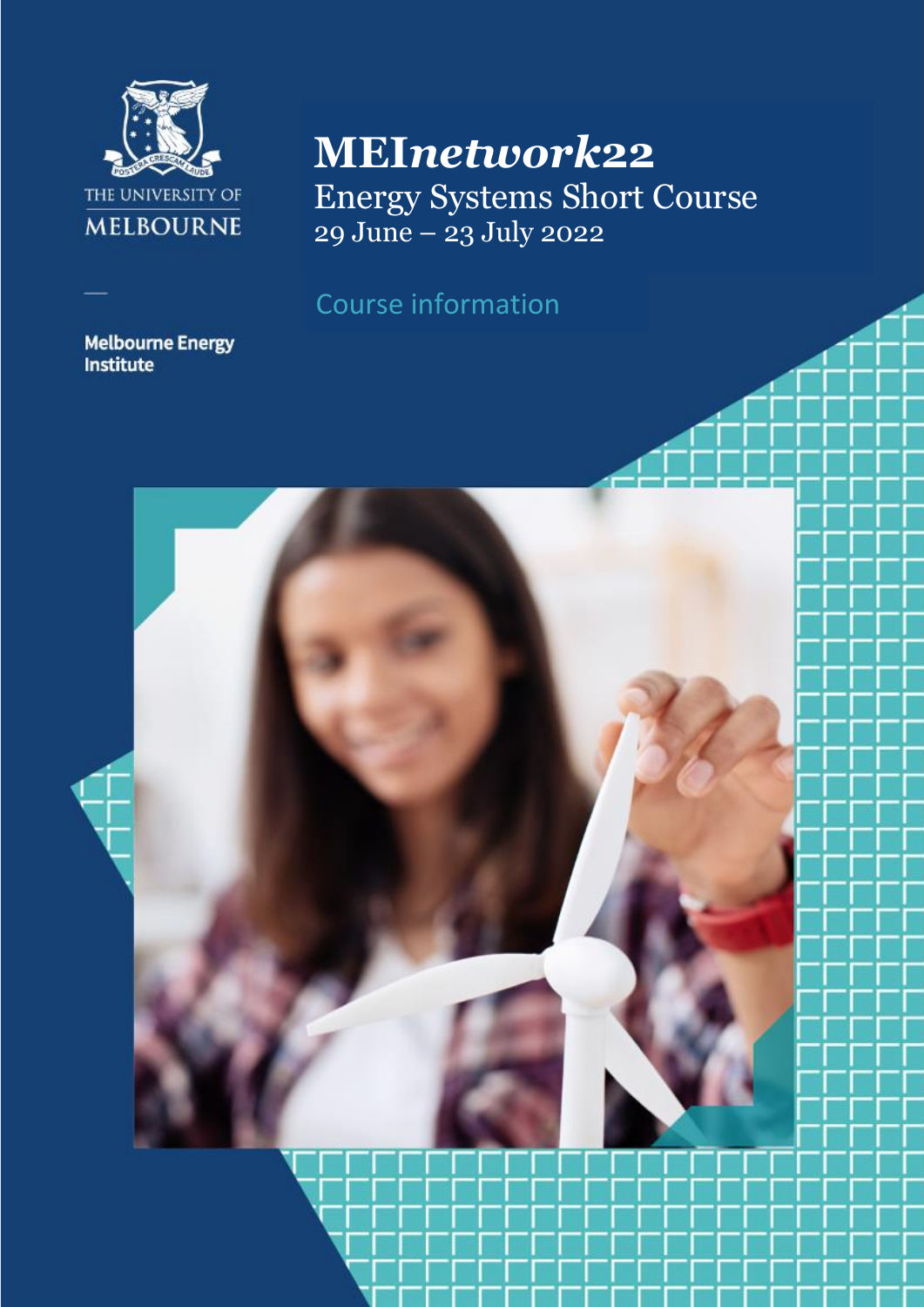

Melbourne Energy Institute



## **MEI***network***22: Energy Systems Short Course**

Learn skills in analysing the financial, technical, and environmental performance of energy projects.

The Energy Systems Short Course teaches skills in energy investment decision making. The course centres on practical, hands on, modelling exercises. Participants develop their own spreadsheet models, and learn how to answer questions such as:

- .<br>. • Is a proposed wind farm or gas turbine a good investment?
- What is the probability that it will earn a commercial rate of return?
- What is the best financing structure for the project?
- How do you handle project risk and uncertainty?

### **TOPICS COVERED**

- The fundamentals of finance
- The Levelised Cost of Electricity (LCOE)
- Sensitivity analyses of financial investment models
- Tools for financial analysis under uncertainty
- Problem-based learning based on investment case studies

#### **COST**

The course is free of charge for University of Melbourne graduate students. Preference will be given to final year PhD students, but all graduates are encouraged to apply. The course is open to all other participants for a fee of \$5,000 (excluding GST) per place. A certificate of completion will be issued to participants with an attendance rate of 90% or higher.

#### **COURSE DELIVERY**

All classes will be scheduled outside of business hours. The course will be held in a hybrid format (in-person and online). Students are expected to attend in person at the University of Melbourne campus in Parkville, Victoria. Zoom links will be available for those unable to attend.

### **LOCATION**

Location, directions, and instructions for attending campus will be provided to successful candidates in the days preceding the course.

#### **HOW TO APPLY**

Applicants are requested to click *[APPLY NOW](https://form.jotform.com/221380745788870)* and complete the form. Applications close 11:59pm 22nd June 2022. Successful candidates will be notified via email.

Apply now >

#### **CONTACT**

For further information, please contact the Melbourne Energy Institute >[> mei-info@unimelb.edu.au](mailto:mei-info@unimelb.edu.au)

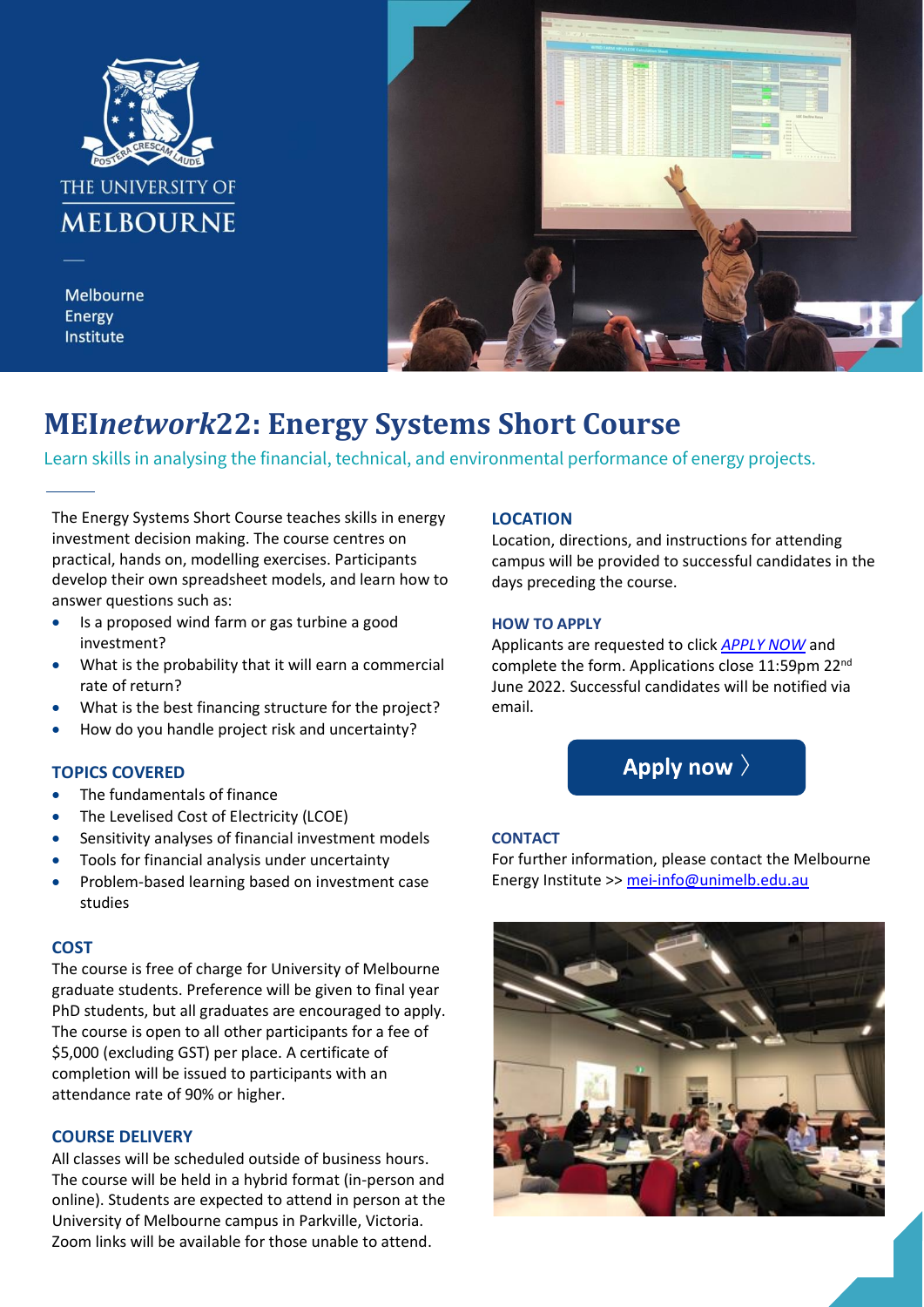## **COURSE DETAILS**

### COURSE OUTLINE

| MODULE 1: Introduction and basics of<br>investment decision making and<br>company financing | MODULE 2: Financing - capital,<br>debt and equity, cost of capital,<br>discounted free cash flow, NPV, and<br>capital asset pricing model | MODULE 3: Investment analysis of<br>electricity generation - renewable<br>and fossil fuel technologies |
|---------------------------------------------------------------------------------------------|-------------------------------------------------------------------------------------------------------------------------------------------|--------------------------------------------------------------------------------------------------------|
| <b>MODULE 4: Unconventional natural</b><br>gas extraction technology                        | <b>MODULE 5: Financial analysis</b><br>through Real Option Value<br>(ROV)                                                                 | Please note: COVID-19 vaccination<br>(or exemption) is a requirement for<br>attending campus.          |

### COURSE SCHEDULE

| DATE/TIME                                                                      | <b>TOPIC</b><br>Module 1: Introduction and basics of investment decision making and company<br>financing                                                                                      |  |
|--------------------------------------------------------------------------------|-----------------------------------------------------------------------------------------------------------------------------------------------------------------------------------------------|--|
| Wednesday 29 June<br>6.00pm - 9.00pm (AEST)                                    |                                                                                                                                                                                               |  |
| Thursday 30 June<br>6.00pm - 9.00pm (AEST)                                     | Module 2: Financing - capital, debt and equity, cost of capital, discounted free<br>cash flow, NPV, capital asset pricing model                                                               |  |
| Wednesday 6 July<br>$6.00 \text{pm} - 9.00 \text{pm}$ (AEST)                   | Module 3: Investment analysis of electricity generation - renewable and fossil<br>fuel technologies, Levelised Cost of Electricity (LCOE), effects of externalities,<br>taxes, and incentives |  |
| Thursday 7 July<br>6.00pm - 9.00pm (AEST)                                      | Module 3 (cont.): Tutorial groups analysing technologies                                                                                                                                      |  |
| Wednesday 13 July<br>6.00pm - 9.00pm (AEST)                                    | Module 3 (cont.): Tutorial groups analysing technologies                                                                                                                                      |  |
| Thursday 14 July<br>6.00pm - 9.00pm (AEST)                                     | Module 3 (cont.) & Module 4: Unconventional natural gas extraction<br>technology, and tutorial group presentations                                                                            |  |
| Saturday 16 July<br>9.00am - 12.00 pm (AEST)<br>Lunch break<br>1.00pm - 4.00pm | Module 4 (cont.): Unconventional gas analysis                                                                                                                                                 |  |
| Wednesday 20 July<br>6.00pm - 9.00pm (AEST)                                    | Module 4 (cont.) & Module 5: Financial analysis through Real Option Value<br>(ROV)                                                                                                            |  |
| Thursday 21 July<br>6.00pm - 9.00pm (AEST)                                     | Module 5 (cont.): Analysis through ROV of future sustainable hydrogen<br>production, including 'green' and 'blue' hydrogen                                                                    |  |
| Saturday 23 July<br>9.00am - 12.00 pm (AEST)<br>Lunch break<br>1.00pm - 4.00pm | Module 5 (cont.): Further analysis through ROV of future sustainable hydrogen<br>production, including 'green' and 'blue' hydrogen                                                            |  |